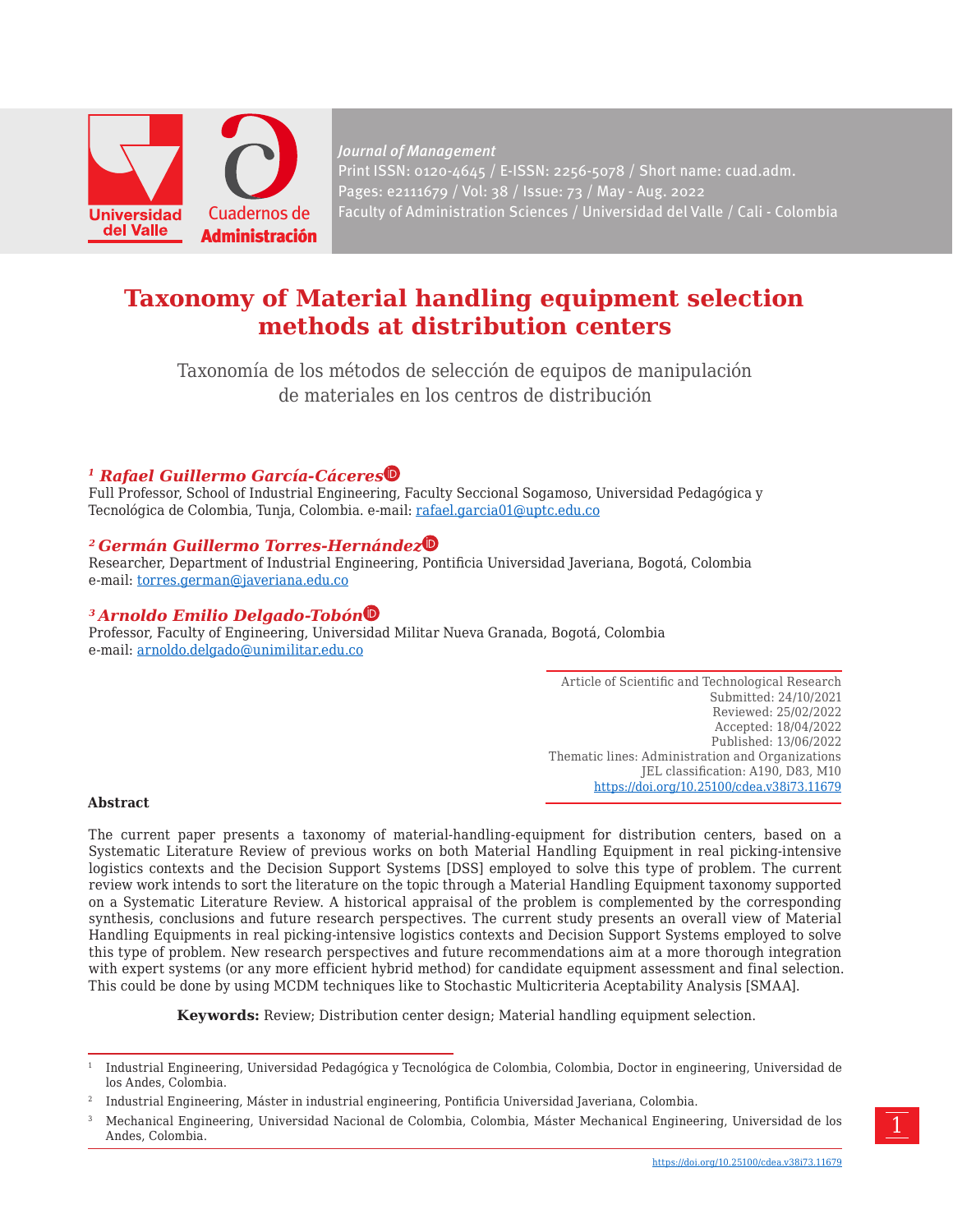#### **Resumen**

El presente artículo presenta una taxonomía de equipos de manipulación de materiales para centros de distribución, basada en una revisión sistemática de la literatura de trabajos previos tanto sobre equipos de manipulación de materiales en contextos logísticos reales de picking intensivo como sobre los Sistemas de Soporte de Decisiones [DSS] empleados para resolver este tipo de problema. La revisión pretende ordenar la literatura sobre el tema a través de una taxonomía sobre Equipo de Manipulación de Materiales apoyada en la Revisión Sistemática de Literatura. Una valoración histórica del problema se complementa con las correspondientes síntesis, conclusiones y perspectivas de investigación futura. El presente estudio presenta una visión general de los Equipos de Manipulación de Materiales en contextos logísticos reales de picking intensivo y DSS empleados para resolver este tipo de problemas. Las nuevas perspectivas de investigación y las recomendaciones futuras apuntan a una integración más completa con sistemas expertos (o cualquier método híbrido más eficiente) para la evaluación de equipos candidatos y la selección final. Esto podría hacerse mediante el uso de técnicas de MCDM como el Análisis Estocástico de Aceptabilidad Multicriterio [SMAA].

**Palabras Clave:** Revisión; Diseño de centros de distribución; Selección de equipos de manipulación de materiales.

#### **1. Introduction**

The current levels of Supply Chain [SC] competitiveness are challenging companies to develop elevated production and distribution standards, while keeping low inventory levels throughout their operational structure. In addition, they are managing larger and more varied numbers of Stock Keeping Units [SKU], which implies higher restocking frequencies and shorter response-to-the-customer times (Van Den Berg and Zijm, 1999). This situation imposes the need for high performance layout standards in the design of DCs, which in this way consolidate as key SC facilities.

DCs play a central role in business success or failure, since their adequate operation is critical in determining SC speed, accuracy, reliability, profitability and productivity (Baker and Canessa, 2009; Gu *et al.,* 2007; Frazelle, 2003; Frazelle, 2002; Gray *et al.,*1992; Holzapfel *et al.,* 2016).

Material Handling Equipment Selection [MHES] has been identified by Riopel *et al.* (2005) as a typical DC decision, among

other 48 logistic decisions. In turn, García-Cáceres and Escobar-Velasquez (2016) have described 123 different SC issues and a series of classified relations among different components which include both MHES and DCs. DC functioning is not only one of the most important SC problems and design decisions, but also a very scarcely treated one, as it has been shown in two successive reviews covering 50 scientific contributions to the literature on logistics and SCs (Gu *et al.,* 2007, Gu *et al.,* 2010).

This work intends to sort the literature on the topic through a MHES taxonomy supported on a Systematic Literature Review, which is detailed below.

### **2. Methodology**

This work is supported in the Systematic Literature Review (SLR) (Xiao and Watson, 2019) which comprise four steps:

*Literature Search.* The literature search finds materials for the review; therefore, a systematic review depends on a systematic search of literature. Channels for literature search. There are three major sources to find literature: (1) electronic databases; (2) backward searching; and (3) forward searching.

*Data Extraction.* The process of data extraction will often involve coding, especially for extending reviews. It is important to establish whether coding will be inductive or deductive (i.e., whether or not the coding will be based on the data or preexisting concepts)

*Data Analysis and Synthesis.* Once the data extraction process is complete, the reviewer will organize the data according to the review they have chosen.

*Findings Report.* The researchers should report the findings from literature search, screening, and quality assessment.

These steps are displayed below.

## *2.1. Literature Search*

The literature consulted in this work dates back to 1977, due to the need to include classic works permanently taken into account in the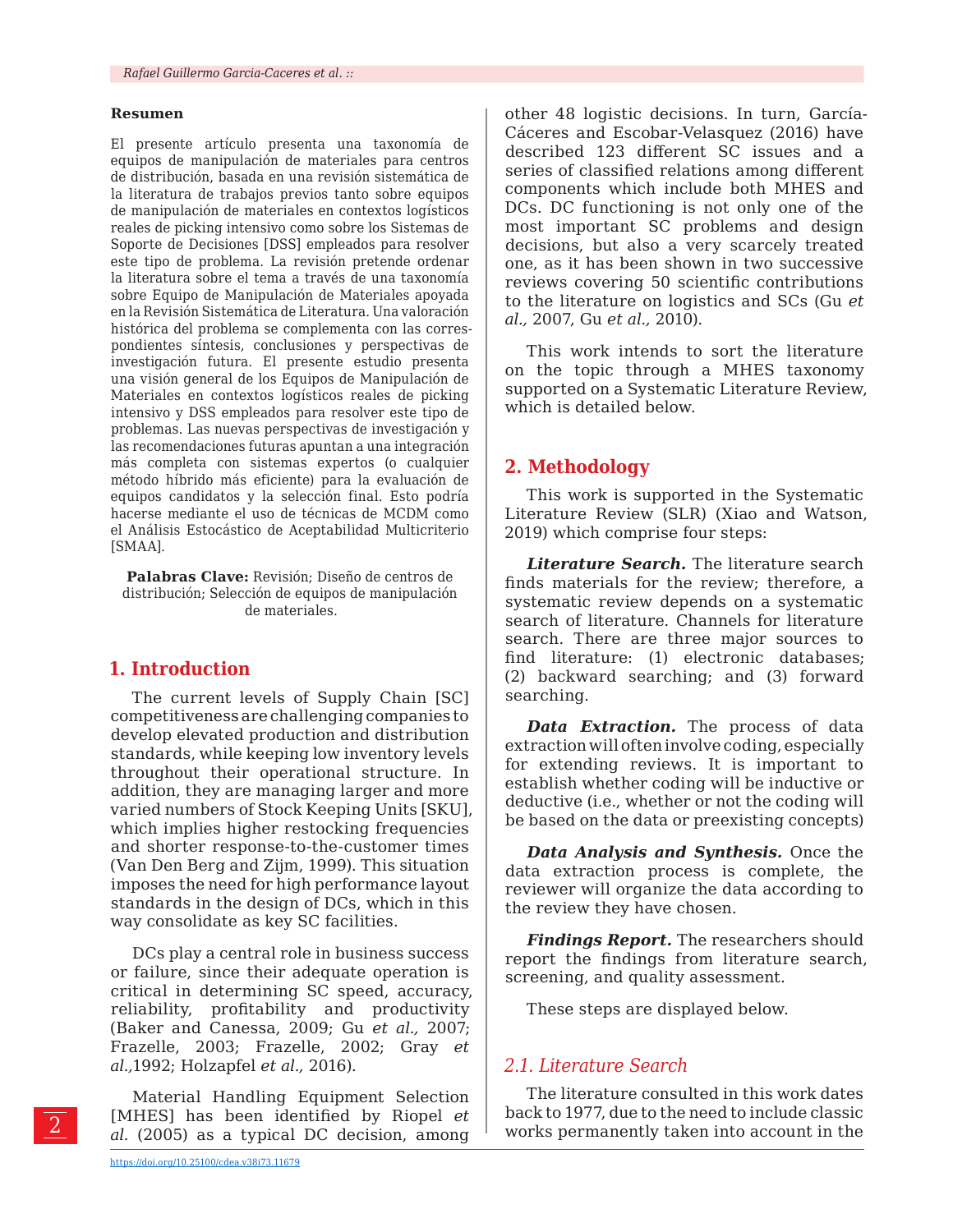literature on DCs and MHES, however, the vast majority of works are related to the last three decades. Many studies seem to take storage and material handling infrastructure for granted, which prevents considering the way they should be selected (Tejesh and Neeraja, 2018).

DCs are key nodes in supply chains wherein storage is time-limited and dominated by high turnover items, thus resulting in processes oriented towards the movement of materials and the productivity of the operation (Higginson and Bookbinder, 2005). In addition, they facilitate a continuous supply of large product amounts to the market, buffer both material flow and demand seasonality, shorten transport distances, allow promptly responding to the customer, consolidate and deconsolidate materials of different origins to be delivered to multiple customers, and facilitate value addition through maquila processes (Gu *et al.,* 2007; Baker and Canessa, 2009; Frazelle, 2002).

MHES has been studied since the 1970s through diverse approaches ranging from practical selection guides (Apple, 1977; Rudenko, 1971; Muther, 1981) to complex DSS. The literature review shows 62 different approaches to MHES directly or indirectly tackling the subject. Saputro *et al.,* (2015) conducted a review of 42 MHES papers, which they classified as related to Artificial Intelligence, Optimization, and MCDM, the latter accounting for approximately 33%.

The decision process is usually highly dependent on the experience and preferences of Decision Makers [DM], which makes it difficult to develop precise and objective selection criteria (Saputro *et al.,* 2015; Onut *et al.,* 2009; Gu *et al.,* 2010). According to Rouwenhorst *et al.,* (2000). This difficulty is mainly due to: a) the objective or utility function of the selection models is often complex and partially qualitative in nature; b) the set of alternatives is large, each of them having multiple attributes, which makes the determination of all possible solutions a very complicated task; c) the stochastic behavior of some variables such as useful life of equipment or performance rates; and d) the unpredictable behavior of the demand, which impacts DC capacity.

The review shows that the main MHES

techniques in manufacturing and building contexts are AHP (Gray *et al.,* 1992; Skibniewski and Chao, 1992; Luong, 1998; Chan *et al.,* 2001; Bhattacharya *et al.,*2002; Shapira and Goldenberg, 2005; Chakraborty and Banik., 2006; Dağdeviren, 2008; Lin *et al.,* 2008; Komljenovic and Kecojevic, 2009; Momani and Ahmed, 2011; Kildienė *et al.,* 2014; Patel *et al.,* 2016; Varun *et al.,* 2017; Hafezalkotob *et al.,* 2018; Gaur and Ronge, 2020; Mathew *et al.,* 2020; Zakarya *et al.,* 2021); expert systems and Knowledge-Based Rules (Fisher *et al.,* 1988; Hosni, 1989; Matson *et al.,* 1992; Bookbinder and Gervais, 1992; Chu *et al.,*1995; Welgama and Gibson, 1995; Park, 1996; Fonseca *et al.,* 2004; Cho and Egbelu, 2005; Hassan, 2014; Chakraborty and Prasad, 2016); optimization and mathematical programming and analytical methods (Hassan *et al.,* 1985 ; Ziai and Sule, 1989; Velury and Kennedy, 1992; Welgama and Gibson, 1996; Lashkari *et al.,* 2004; Sujono and Lashkari, 2007; Ioannou, 2007; Santelices *et al.,* 2015); Simulation and Queuing Theory (West *et al.,* 1993); Raman *et al.,* 2009); and Hybrids, Metaheuristics, Axiomatic Design and other methods such as Fuzzy Logic, Techniques for Order Preference by Similarity to Ideal Solution (TOPSIS), FVIKOR algorithms, outranking methods (ELECTRE, PROMETHEE), Quality Function Deployment [QFD], and Weighted Utility Additive [WUTA], among others (Chittratanawat and Noble, 1999; Haidar *et al.,* 1999; Braglia *et al.,* 2001; Deb *et al.,* 2002; Kulak, 2005; Mirhosseyni and Webb, 2009; Onut *et al.,* 2009; Ulubeyli and Kazaz, 2009; Tuzkaya *et al.,* 2010; Athawale and Chakraborty; Valli and Jeyasehar, 2012; Lashgari *et al.,* 2012; Atanasković *et al.,* 2013; Sawant an Mohite, 2013; Yazdani-Chamzini, 2014; Mousavi *et al.,* 2014 ; Hadi-Vencheh and Mohamadghasemi, 2015; Khandekar and Chakraborty, 2015; Pamučar and Ćirović, 2015; Prasad *et al.,* 2015; Karande and Chakraborty, 2013; Cortés *et al.,* 2017; Hosseini and Seifbarghy,2016; Saputro and Erdebilli, 2016; Jiamruangjarus and Naenna, 2016; Tom *et al.,* 2020).

## *2.2. Data Extraction*

As all the mentioned methods have strengths and weaknesses, their adequacy of use depends on the specific decision context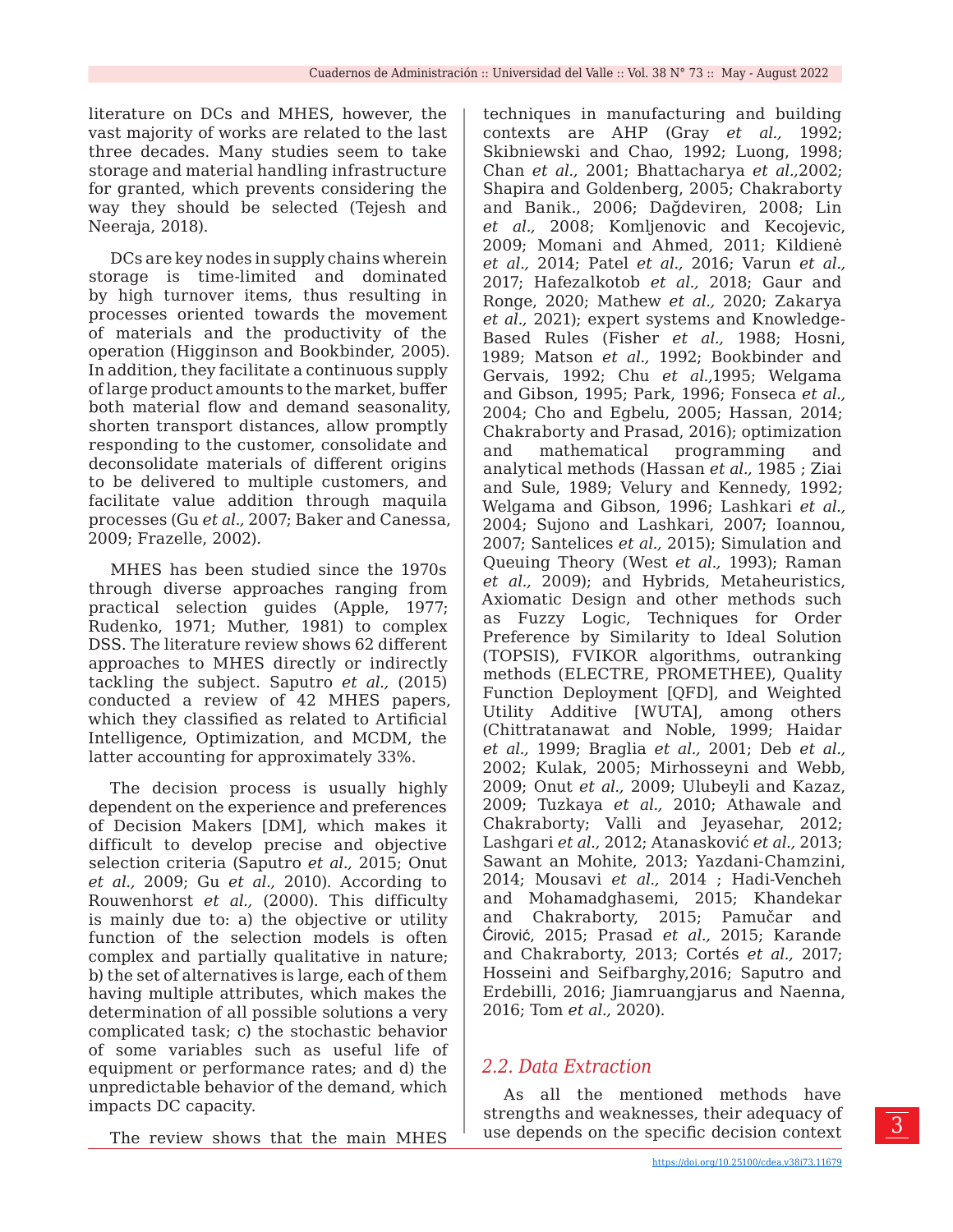to be managed. A brief synthesis of the applicability and critical points of the models presented in the literature has to do with:

- a. equipment type, since these models have mainly focused on material conveyance, thus ignoring necessary equipment for storage, identification, communication, control and support in DCs.
- b. objective: strong emphasis has been put on the traditional cost minimization, disregarding other user needs such as security, increased productivity, equipment utilization, and environmental impact and life cycle, among others.
- c. subjectivity: the available techniques still do not treat it rigorously; it is usually associated to DM preferences and little attention is given to the endogenous estimation of criterion weights with respect to the utility function that evaluates equipment alternatives.
- d. uncertainty: the stochastic nature of some equipment attributes is usually left aside;
- e. many models are not capable of processing ordinal and cardinal criteria simultaneously.
- f. stronger efforts are necessary for the development of systematic, comprehensive and consistent MHES tools with emphasis on their practical application, i.e., their manageability and easiness of use.

The current literature review shows that MHES studies focusing exclusively on logistics systems such as DCs are generally very limited in context, degree of specialization, specification of the attributes in question, and coverage of the available equipment alternatives. According to Khandekar and Chakraborty (2015), about 75% of the existing MHES methods consider only quantitative information, only the remaining 25% having the capability to process qualitative and quantitative information simultaneously. Since around 2007, there has been substantial increase in the application of other methods, and this trend is projected to spread around the world until 2022. In a review of 88 scientific publications and 25 MCDM methods, Jato-Espino *et al.,* (2014) focused on the construction sector, where

In a typical industrial facility, material handling is estimated to represent 15% to 70% of the total cost of manufacturing and distributing a product. This implies that any improvement in this activity is likely to bring about not only increased efficiency in logistic and manufacturing flows, but significant savings in operation costs (Tompkins *et al.,* 2010).

In sum, the literature shows that MHES research is not only scarce and limited, but it lacks practical robustness as well (Saputro *et al.,* 2015; Hadi-Vencheh and Mohamadghasemi, 2015; Prasad *et al.*, 2015; Jato-Espino *et al.,* 2014; Gu *et al.,* 2010; Hassan, 2010; Gu *et al.,* 2007; Kulak, 2005; Welgama and Gibson, 1996; Welgama and Gibson, 1995; Ziai and Sule, 1989).

The literature review contains 87 articles from which 77.01% are Q1, 11.49% are Q2, 4.59% are Q3, 1.14% are Q4, and 5.74% are not part of SCOPUS when it comes to books. Table 1 shows the main publishers with their percentage of participation in the construction of the taxonomy.

| <b>Tabla 1. Editorials</b>                 |            |
|--------------------------------------------|------------|
| <b>Editorial</b>                           | Percentage |
| Elsevier                                   | 49,42      |
| Taylor and Francis Ltd.                    | 12,64      |
| John Wiley & Sons Inc                      | 3,44       |
| Emerald Group Publishing Ltd.              | 3,44       |
| American Society of Civil Engineers (ASCE) | 3,44       |
| Springer London                            | 3,44       |
| Others                                     | 21,44      |
| Total                                      | 100        |
| Source: Authors' own elaboration.          |            |

# *2.3. Data Analysis and Synthesis and Findings Report*

The current study presents an overall view of MHES in real picking-intensive logistics contexts and DSS employed to solve this type of problem. An appropriate MHES allows improving the performance of an organization through stronger financial operation, reduced response times and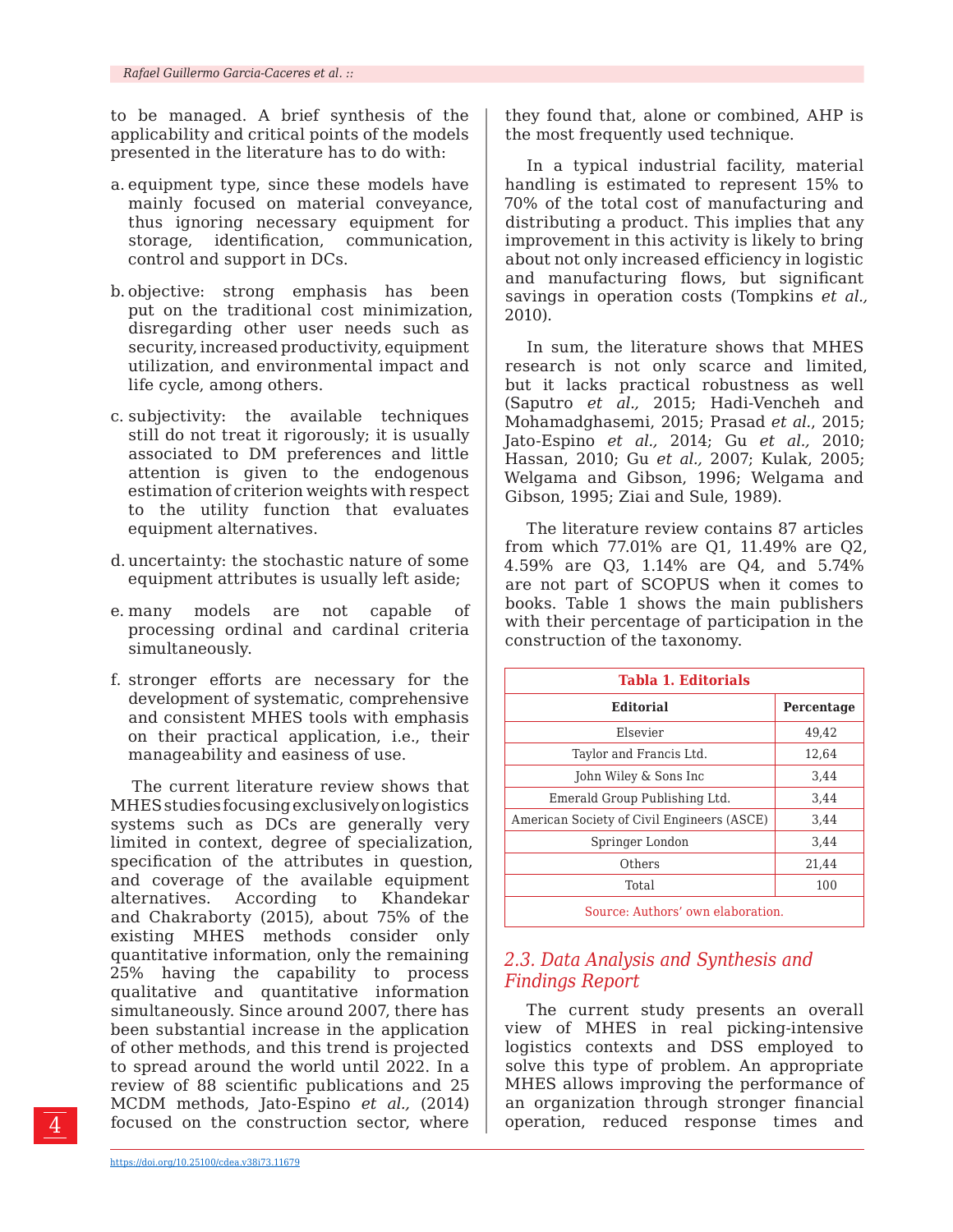



streamlined resource use. Having reviewed 62 works with different approaches to MHES, the current study aims to strengthen and facilitate DC design.

In spite of their importance, the literature has paid relatively little attention to DCs. The few theoretical developments regarding their functionality certainly contrast with those associated to other SC components, as is the case of factories (Van Den Berg and Zijm*,* 1999; Higginson and Bookbinder*,* 2005). The design of DCs is a highly complex task requiring comprehensive and systematic methods which have been poorly developed (Rouwenhorst *et al.,* 2000; Gu *et al.,* 2010; Baker and Canessa*,* 2009; Yener and Yasgan, 2019). This important planning activity, together with its pre-operative stages, requires fundamental decisions intended not only for the articulation of both layout and equipment selection, but for the adjustment of labor force, work and operative tactic conditions as well (Hassan, 2010; Rouwenhorst *et al.,* 2000). These decisions form a complex network of sequential and interdependent relations in which material

handling should not be isolated, but integrated with the activities and resolutions of the rest of the organization. Said decisions determine: 1) MHES; 2) appropriate and sufficiently detailed layout; 3) operations strategy; 4) facility size and dimensionality; and 5) general structure or conceptual design of the material flow pattern. Out of the above, MHES and Layout determination are considered to be the most important issues in DC design (Lashkari *et al.,* 2004; Park, 1996; Hassan *et al.,* 1985; Temiz and Calis, 2017).

The Figure 1 shows the identified MHES decision criteriaI.

Finding the best combination of these and other factors involved in this process represents a complex decision problem (Onut *et al.,* 2009; Sule, 2001). But it is precisely the administration of this complexity what allows the MHES process to determine what and where the equipment needs are (Onut *et al.,* 2009).

In addition, the DMs could use this work for MHES processes at any logistics operation, with other equipment and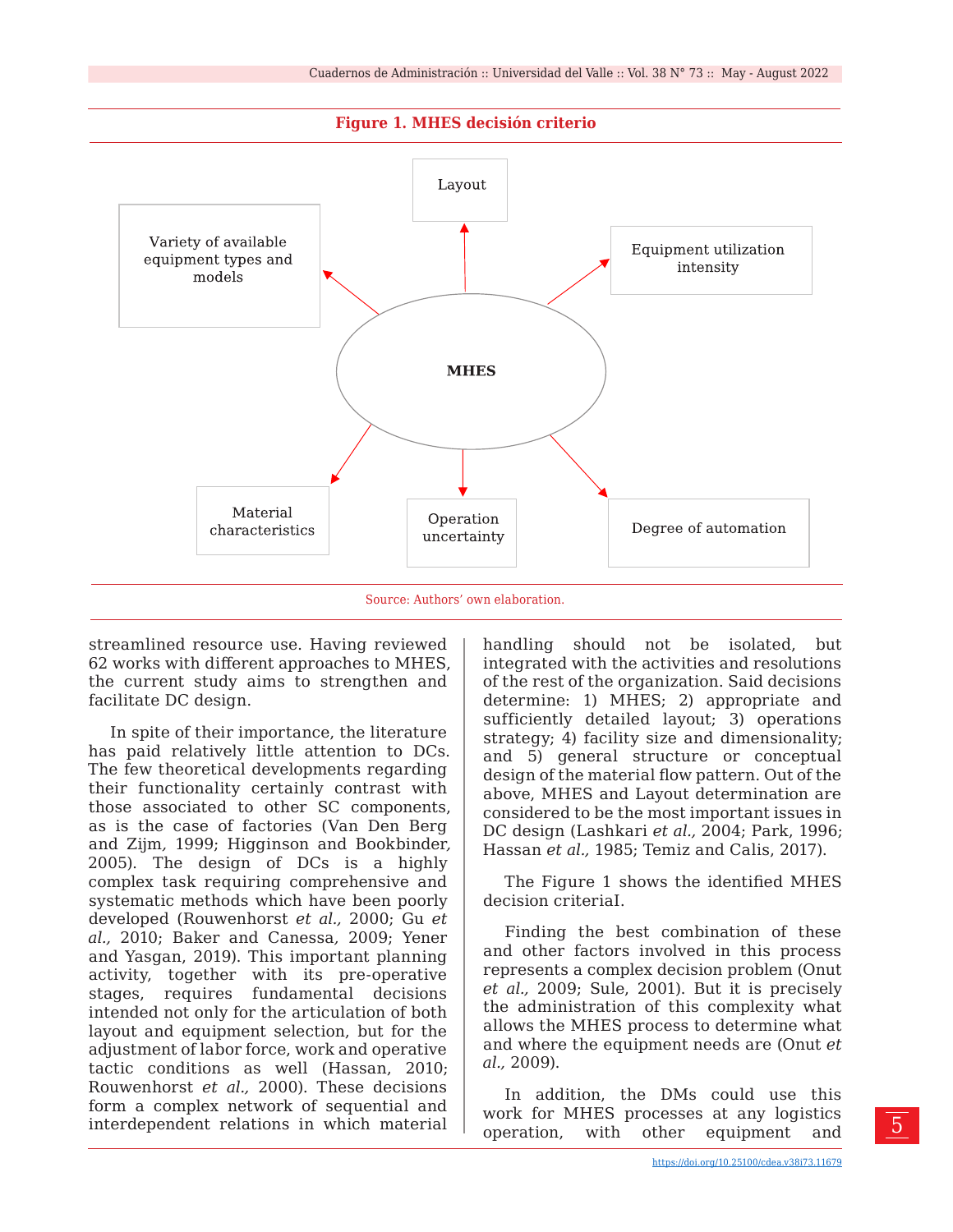

criteria, and at manufacturing, services or construction industries as required. Recently, the integration of SMAA with other techniques has resulted in new methods aimed at strengthening the consistency of results and the management of uncertainty and preference information. Such is the case of SMAA-PROMETHEE (Corrente *et al.,* 2014) and SMAA-3 (Hokkanen *et al.,* 1998), both of which resulted from hybridization with the traditional outranking methods; and of SMAA-TOPSIS (Okul *et al.,* 2014) and SMAA-III (Tervonen *et al.,* 2009), the latter resulting from the combination with ELECTRE. Building on the work of Lahdelma *et al.* (2003), and Lahdelma *et al.* (2002), and more recently SMAA-M when the theoretical paradigm rules the decision process (García-Caceres, 2020). In this regard, the Figure 2

shows the synthesis of the percentages of the MHES techniques.

The review shows its theoritical and practical value allowing to identify the most used decision-making support techniques as well as the criteria, the key aspects, and the decision context of MHES, especially in the DCs proposing research perspectives.

A contradiction has been observed between research conducted on the design and operation of DCs and actual work practices observed in industry. Some authors coincide in highlighting the need for a more practical and consistent way of communicating and applying research results, so that they serve the purpose of designing real DCs (Gu et *al.,* 2010; Baker and Canessa*,* 2009; Gu *et al.,* 2007).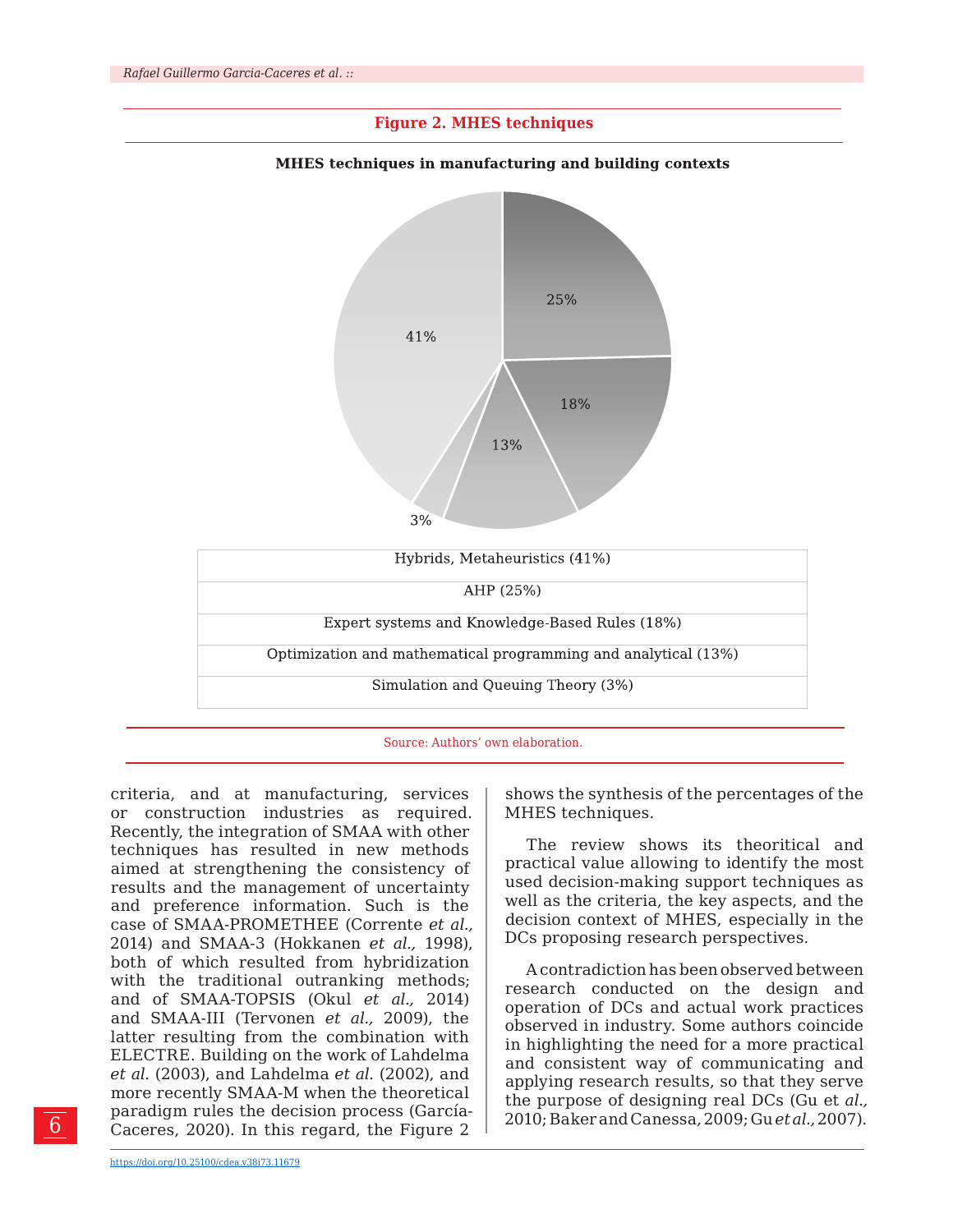In this sense, simultaneously considering both the qualitative and quantitative aspects of the MHES process allows contemplating it together with complex Multi-Criteria Decision Making (MCDM) problems (Saputro *et al.,* 2015; Momani and Ahmed*,* 2011; Onut *et al.,* 2009; Dağdeviren, 2008), which have received far less attention than that of layout (Gu *et al.,* 2010).

The review show as an adequate MHES allows improving financial return, reducing response times, rationalizing the use of human resources and increasing the flexibility of the productive system (Tuzkaya *et al.,* 2010; Mirhosseyni and Webb, 2009; Chan *et al.,* 2001; Chu *et al.,* 1995; Matson *et al.,* 1992; Prasad *et al.,* 2015). Selecting proper equipment for the handling of materials involves making decisions aimed at reducing move distances, increasing the size of handled units, seeking opportunities for round trips during product storage or order picking, and improving cube utilization (Manzini, 2012).

As to MCDM, the literature review shows several theoretical and practical approaches to the topic in question. MCDM is a dynamic Operations Research scientific field in which diverse techniques have been developed (Jato-Espino *et al.,* 2014). Two large families correspond to Multiattribute Utility Theory (MAUT) based methods (Keeney and Raiffa, 1976) and Outranking methods such as ELECTRE (Elimination Et Choix Traduisant la Realité) (Roy, 1996), PROMETHEE (Preference Ranking Organization Method for Enrichment Evaluations) (Brans and Mareschal, 2005), and SIR (Superiority and Inferiority Ranking method) (Xu, 2001). According to Tervonen *et al.* (2007), the former ones are supported by a stronger mathematical basis. The work of Pamučar and Ćirović (2015) stands out for the implementation of a new DEMATEL-MABAC (Multi-Attributive Border Approximation Area Comparison) method for the selection of forklifts in logistics centers.

New research perspectives and future recommendations aim at a more thorough integration with expert systems (or any more efficient hybrid method) for candidate equipment assessment and final selection. This could be done by using MCDM techniques like to Stochastic Multicriteria Aceptability Analysis – SMAA (Hokkanen *et al.,* 1998; Lahdelma and Salminen, 2001; Lahdelma *et al.,* 2002; 2003; García-Cáceres, 2020), ELECTRE, PROMETHEE, SIR, VIKOR, ANP, TOPSIS, fuzzy logic. Furthermore, if an integral MHES optimization is intended, Integral Analysis Method - IAM (García-Cáceres *et al.,* 2009) might come in handy for the case.

# **3. Conflict of interest**

The authors declare no conflict of interest.

# **4. Source of Financing**

This research is sponsored by Research Office of Universidad Pedagógica y Tecnológica de Colombia and performed by Optimization and Logistics Research Center Group researchers and staff.

## **5. References**

- Apple, J. (1977). *Plant Layout and Material Handling.* John Wiley & Sons.
- Atanasković, P., Gajić, V., Dadić, I., & Nikoličić, S. (2013). Selection of forklift unit for warehouse operation by applying multi-criteria análisis. *Promet - Traffic & Transportation, 25(4), 379-*386. <https://doi.org/10.7307/ptt.v25i4.1338>
- Athawale, V., Chakraborty, S. (2011). Decision making for material handling equipment selection using ELECTRE II method. *Journal of the Institution of Engineers (India), Part PR: Production Engineering Division*, *91,* 9-17. [https://](https://www.researchgate.net/publication/287524966_Decision_making_for_material_handling_equipment_selection_using_ELECTRE_II_method) [www.researchgate.net/publication/287524966\\_](https://www.researchgate.net/publication/287524966_Decision_making_for_material_handling_equipment_selection_using_ELECTRE_II_method) [Decision\\_making\\_for\\_material\\_handling\\_](https://www.researchgate.net/publication/287524966_Decision_making_for_material_handling_equipment_selection_using_ELECTRE_II_method) [equipment\\_selection\\_using\\_ELECTRE\\_II\\_](https://www.researchgate.net/publication/287524966_Decision_making_for_material_handling_equipment_selection_using_ELECTRE_II_method) [method](https://www.researchgate.net/publication/287524966_Decision_making_for_material_handling_equipment_selection_using_ELECTRE_II_method)
- Baker, P., Canessa, M. (2009). Warehouse design: A structured approach. *European Journal of Operational Research*, *193*(2), 425-436. [https://](https://doi.org/10.1016/j.ejor.2007.11.045) [doi.org/10.1016/j.ejor.2007.11.045](https://doi.org/10.1016/j.ejor.2007.11.045)

Bhattacharya, A., Sarkar, B., & Mukherjee, S. (2002). Material handling equipment selection under multi-criteria decision making (MCDM) environment. *Industrial Engineering Journal, 31,* 17-25. [https://www.researchgate.net/](https://www.researchgate.net/publication/284791491_Material_handling_equipment_selection_under_multi-criteria_decision_making_MCDM_environment) publication/284791491\_Material\_handling [equipment\\_selection\\_under\\_multi-criteria\\_](https://www.researchgate.net/publication/284791491_Material_handling_equipment_selection_under_multi-criteria_decision_making_MCDM_environment) [decision\\_making\\_MCDM\\_environment](https://www.researchgate.net/publication/284791491_Material_handling_equipment_selection_under_multi-criteria_decision_making_MCDM_environment)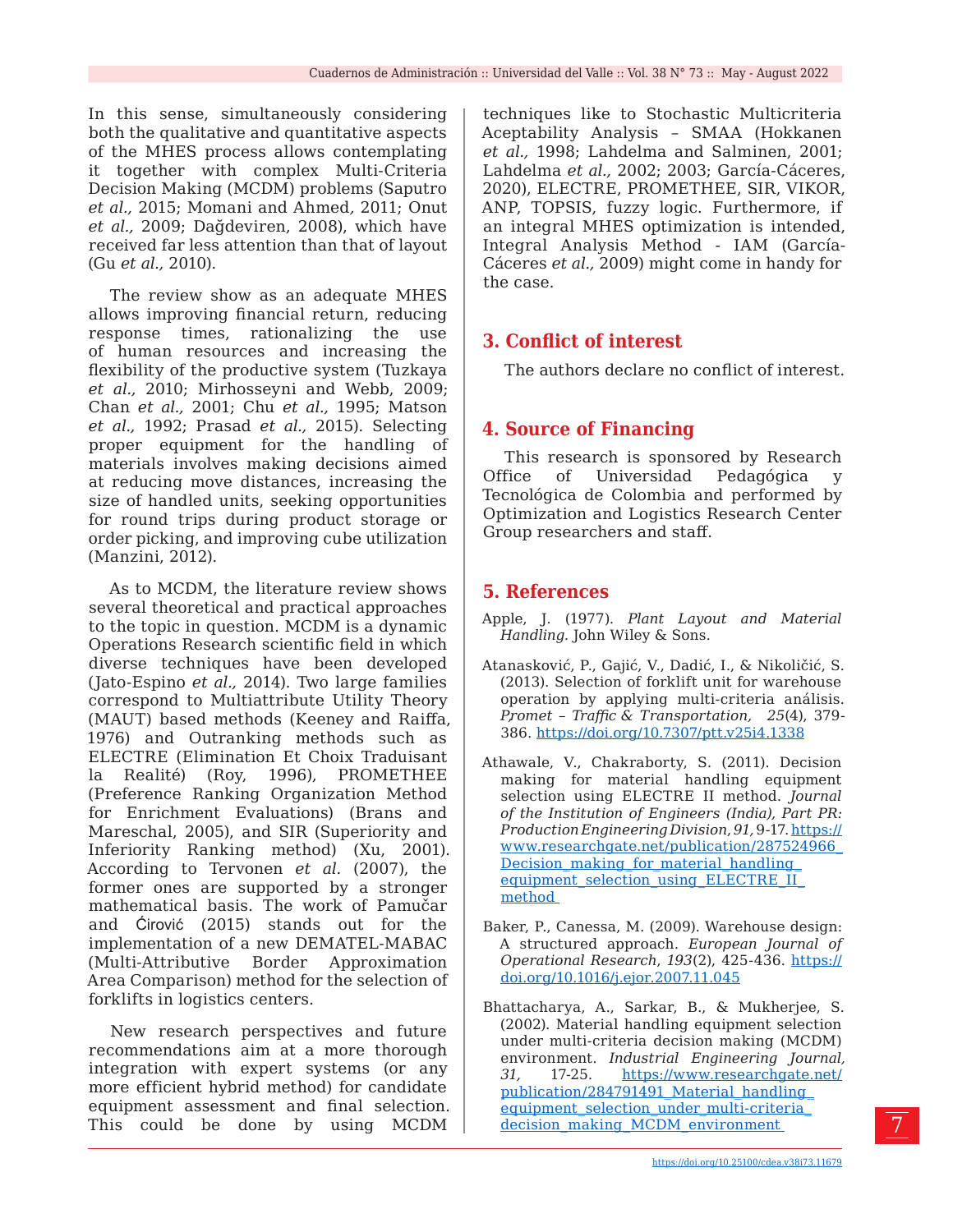- Bookbinder, J., Gervais, D. (1992). Material-Handling Equipment Selection Via an Expert System. *Journal of Business Logistics*, *13*(1), 149-172.<https://ssrn.com/abstract=2801643>
- Braglia, M., Gabbrielli, R., & Micon, D. (2001). Material handling device selection in cellular manufacturing. *Journal of Multi-Criteria Decision Analysis*, *10*(6), 303-315. [https://doi.](https://doi.org/10.1002/mcda.310) [org/10.1002/mcda.310](https://doi.org/10.1002/mcda.310)
- Brans, J., Mareschal, B. (2005). *PROMETHEE methods.* Springer.
- Chakraborty, S., Banik, D. (2006). Design of a material handling equipment selection model using analytic hierarchy process. *The International Journal of Advanced Manufacturing Technology*, *28,* 1237-1245. <https://doi.org/10.1007/s00170-004-2467-y>
- Chakraborty, S., Prasad, K. (2016). A QFD-based expert system for industrial truck selection in manufacturing organizations. *Journal of Manufacturing Technology Management, 27*(6), 800-817. [https://doi.org/10.1108/](https://doi.org/10.1108/JMTM-02-2016-0020) [JMTM-02-2016-0020](https://doi.org/10.1108/JMTM-02-2016-0020)
- Chan, F. T. S., Ip, R. W. L., & Lau, H. (2001). Integration of Expert System with Analytic Hierarchy Process for the Design of Material Handling Equipment selection system. *Journal of Materials Processing Technology*, *116*(2-3), 137-145. [https://doi.org/10.1016/](https://doi.org/10.1016/S0924-0136(01)01038-X) [S0924-0136\(01\)01038-X](https://doi.org/10.1016/S0924-0136(01)01038-X)
- Chittratanawat, S., Noble, J. S. (1999). An integrated approach for facility layout, P/D location and material handling system design. *International Journal of Production Research, 37*(3), 683-706. <https://doi.org/10.1080/002075499191733>
- Cho, C., Egbelu, P. (2005). Design of a webbased integrated material handling system for manufacturing applications. *International Journal of Production Research, 43*(2), 375-403. <https://doi.org/10.1080/0020754042000268866>
- Chu, H., Egbelu, P., & Wu, C. (1995). ADVISOR: A computer-aided material handling equipment selection system. I*nternational Journal of Production Research, 33*(12), 3311-3329. [https://](https://doi.org/10.1080/00207549508904876) [doi.org/10.1080/00207549508904876](https://doi.org/10.1080/00207549508904876)
- Corrente, S., Figueira, J., & Greco, S. (2014). The SMAA-PROMETHEE method. *European Journal of Operational Research*, *239*(2), 514-522. <https://doi.org/10.1016/j.ejor.2014.05.026>
- Cortés, P., Gómez-Montoya, R., Muñuzuri, J., & Correa-Espinal, A. (2017). A tabu search approach to solving the picking routing problem for large- and medium-size distribution centres

considering the availability of inventory and K heterogeneous material handling equipment. *Applied Soft Computing, 53,* 61-73. [https://doi.](https://doi.org/10.1016/j.asoc.2016.12.026) [org/10.1016/j.asoc.2016.12.026](https://doi.org/10.1016/j.asoc.2016.12.026)

- Dağdeviren, M. (2008). Decision making in equipment selection: an integrated approach with AHP and PROMETHEE. *Journal of Intelligent Manufacturing*, *19,* 397-406. [https://](https://doi.org/10.1007/s10845-008-0091-7) [doi.org/10.1007/s10845-008-0091-7](https://doi.org/10.1007/s10845-008-0091-7)
- Deb, S., Bhattacharyya, B., & Sorkhel, S. (2002). *Material Handling Equipment Selection by Fuzzy Multi-criteria Decision Making Methods, Lecture Notes in Computer Science.* Springer. [https://doi.org/10.1007/3-540-45631-7\\_14](https://doi.org/10.1007/3-540-45631-7_14)
- Fisher, E., Farber, J., & Kay, M. (1988). Mathes: An expert system for material handling equipment selection. *Engineering Costs and Production Economics, 14*(4), 297-310. [https://](https://doi.org/10.1016/0167-188X(88)90034-1) [doi.org/10.1016/0167-188X\(88\)90034-1](https://doi.org/10.1016/0167-188X(88)90034-1)
- Fonseca, D., Uppal, G., & Greene, T. (2004). A knowledge-based system for conveyor equipment selection. *Expert Systems with Applications*, *26*(4), 615-623. [https://doi.](https://doi.org/10.1016/j.eswa.2003.12.011) [org/10.1016/j.eswa.2003.12.011](https://doi.org/10.1016/j.eswa.2003.12.011)
- Frazelle, E. (2002). *World-Class Warehousing and Material Handling*. McGraw-Hill. [http://](http://img.yakaboo.ua/media/mediagallery/pdf/l/i/listalca_skladskoe_hranenie.pdf) [img.yakaboo.ua/media/mediagallery/pdf/l/i/](http://img.yakaboo.ua/media/mediagallery/pdf/l/i/listalca_skladskoe_hranenie.pdf) [listalca\\_skladskoe\\_hranenie.pdf](http://img.yakaboo.ua/media/mediagallery/pdf/l/i/listalca_skladskoe_hranenie.pdf)
- Frazelle, E. (2003). S*upply Chain Strategy, the Logistics of Supply Chain Management.*  McGraw-Hill. [https://industri.fatek.unpatti.](https://industri.fatek.unpatti.ac.id/wp-content/uploads/2019/03/144-Supply-Chain-Strategy-The-Logistics-of-Supply-Chain-Management-Edward-Frazelle-Edisi-1-2002.pdf) [ac.id/wp-content/uploads/2019/03/144-Supply-](https://industri.fatek.unpatti.ac.id/wp-content/uploads/2019/03/144-Supply-Chain-Strategy-The-Logistics-of-Supply-Chain-Management-Edward-Frazelle-Edisi-1-2002.pdf)[Chain-Strategy-The-Logistics-of-Supply-Chain-](https://industri.fatek.unpatti.ac.id/wp-content/uploads/2019/03/144-Supply-Chain-Strategy-The-Logistics-of-Supply-Chain-Management-Edward-Frazelle-Edisi-1-2002.pdf)[Management-Edward-Frazelle-Edisi-1-2002.pdf](https://industri.fatek.unpatti.ac.id/wp-content/uploads/2019/03/144-Supply-Chain-Strategy-The-Logistics-of-Supply-Chain-Management-Edward-Frazelle-Edisi-1-2002.pdf)
- Gaur, A. V., Ronge, B. P. (2020). Ranking Material Handling Equipment Selection Criteria by AHP. In P. Pawar, B. Ronge, R. Balasubramaniam, A. Vibhute, S. Apte (Eds.), Techno-Societal 2018. Springer, Cham. [https://](https://doi.org/10.1007/978-3-030-16962-6_18) [doi.org/10.1007/978-3-030-16962-6\\_18](https://doi.org/10.1007/978-3-030-16962-6_18)
- García-Cáceres, R. G., Araoz, J., & Palacios, F. (2009). Integral Analysis Method – IAM. *European Journal of Operational Research*, *192*(3), 891-903. [https://doi.org/10.1016/j.](https://doi.org/10.1016/j.ejor.2007.10.001) [ejor.2007.10.001](https://doi.org/10.1016/j.ejor.2007.10.001)
- García-Cáceres, R. G., Escobar-Velasquez, J. (2016). Characterization of the supply chain problems. *DYNA*, *83*(198), 68-78. [http://dx.doi.](http://dx.doi.org/10.15446/dyna.v83n198.44532) [org/10.15446/dyna.v83n198.44532](http://dx.doi.org/10.15446/dyna.v83n198.44532)
- García-Cáceres R. G. (2020). Stochastic Multicriteria Acceptability Analysis – Matching (SMAA-M). *Operational Research*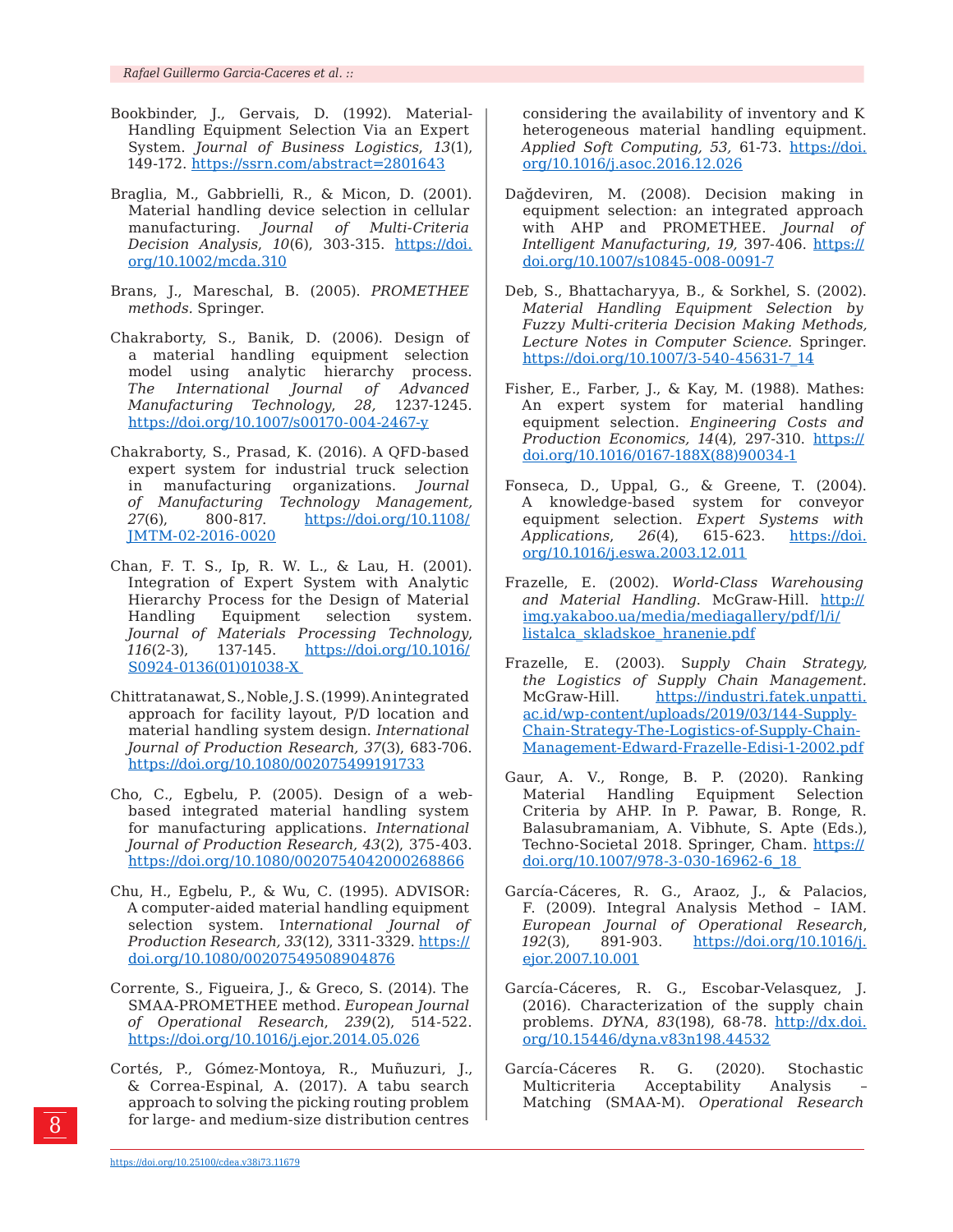*Perspectives*, *7,* 100145. [https://doi.org/10.1016/j.](https://doi.org/10.1016/j.orp.2020.100145) [orp.2020.100145](https://doi.org/10.1016/j.orp.2020.100145)

- Gray, A., Karmarkar, U., & Seidmann, A. (1992). Design and operation of an order-consolidation warehouse: Models and application. *European Journal of Operational Research*, *58*(1), 14-36. [https://doi.org/10.1016/0377-2217\(92\)90232-X](https://doi.org/10.1016/0377-2217(92)90232-X)
- Gu, J., Goetschalckx, M., & McGinnis, L. (2007). Research on warehouse operation: A comprehensive review. *European Journal of Operational Research*, *177*(1), 1-21. [https://doi.](https://doi.org/10.1016/j.ejor.2006.02.025) [org/10.1016/j.ejor.2006.02.025](https://doi.org/10.1016/j.ejor.2006.02.025)
- Gu, J., Goetschalckx, M., & McGinnis, L. (2010). Research on warehouse design and performance evaluation: A comprehensive review. *European Journal of Operational Research, 203*(3), 539- 549. <https://doi.org/10.1016/j.ejor.2009.07.031>
- Haidar, A., Naoum, S., Howes, R., & Tah, J. (1999). Genetic Algorithms Application and Testing for Equipment Selection. *Journal of Construction Engineering and Management, 125*(1), 32-38. [https://doi.org/10.1061/](https://doi.org/10.1061/(ASCE)0733-9364(1999)125:1(32)) [\(ASCE\)0733-9364\(1999\)125:1\(32\)](https://doi.org/10.1061/(ASCE)0733-9364(1999)125:1(32))
- Hadi-Vencheh, A., Mohamadghasemi, A. (2015). A new hybrid fuzzy multi-criteria decision making model for solving the material handling equipment selection problema. *International Journal of Computer Integrated Manufacturing, 28*(5), 534-550. [https://doi.org/10.1080/095119](https://doi.org/10.1080/0951192X.2014.880948) [2X.2014.880948](https://doi.org/10.1080/0951192X.2014.880948)
- Hafezalkotob, A., Hami-Dindar, A., Rabie, N., & Hafezalkotob, A. (2018). A decision support system for agricultural machines and equipment selection: A case study on olive harvester machines. *Computers and Electronics in Agriculture*, *148*(1), 207-216. [https://doi.](https://doi.org/10.1016/j.compag.2018.03.012) [org/10.1016/j.compag.2018.03.012](https://doi.org/10.1016/j.compag.2018.03.012)
- Hassan, M., Hogg, G., & Smith, D. (1985). A construction algorithm for the selection and assignment of materials handling equipment. *International Journal of Production Research, 23*(2), 381-392. [https://doi.](https://doi.org/10.1080/00207548508904715) [org/10.1080/00207548508904715](https://doi.org/10.1080/00207548508904715)
- Hassan, M. (2010). A framework for selection of material handling equipment in manufacturing and logistics facilities. *Journal of Manufacturing Technology Management, 21*(2), 246-268. [https://](https://doi.org/10.1108/17410381011014396) [doi.org/10.1108/17410381011014396](https://doi.org/10.1108/17410381011014396)
- Hassan, M. (2014). An evaluation of input and output of expert systems for selection of material handling equipment. *Journal of Manufacturing Technology Management, 25*(7), 1049-1067. <https://doi.org/10.1108/JMTM-08-2012-0077>
- Higginson, J., Bookbinder, J. (2005). *Distribution Centres in Supply Chain Operations.* Springer Science + Business Media. [https://doi.](https://doi.org/10.1007/0-387-24977-X_3) [org/10.1007/0-387-24977-X\\_3](https://doi.org/10.1007/0-387-24977-X_3)
- Hokkanen, J., Lahdelma, R., Miettinen, K., & Salminen, P. (1998). Determining the implementation order of a general plan by using a multicriteria method. *Journal of Multi-Criteria Decision Analysis*, *7*(5), 273-284. [https://doi.org/10.1002/](https://doi.org/10.1002/(SICI)1099-1360(199809)7:5%3c273::AID-MCDA198%3e3.0.CO;2-1) [\(SICI\)1099-1360\(199809\)7:5<273::AID-](https://doi.org/10.1002/(SICI)1099-1360(199809)7:5%3c273::AID-MCDA198%3e3.0.CO;2-1)[MCDA198>3.0.CO;2-1](https://doi.org/10.1002/(SICI)1099-1360(199809)7:5%3c273::AID-MCDA198%3e3.0.CO;2-1)
- Holzapfel, A., Kuhn, H., & Sternbeck, M. (2016). Product allocation to different types of distribution center in retail logistics networks. *European Journal of Operational Research*, *264*(3), 948-966. [https://doi.org/10.1016/j.](https://doi.org/10.1016/j.ejor.2016.09.013) [ejor.2016.09.013](https://doi.org/10.1016/j.ejor.2016.09.013)
- Hosni, Y. (1989). Inference engine for material handling selection. *Computers& Industrial Engineering, 17*(1-4), 79-84. [https://doi.](https://doi.org/10.1016/0360-8352(89)90040-5) [org/10.1016/0360-8352\(89\)90040-5](https://doi.org/10.1016/0360-8352(89)90040-5)
- Hosseini, S., Seifbarghy, M. (2016). A novel meta-heuristic algorithm for multi-objective dynamic facility layout problema. *RAIRO - Operations Research*, *50*(4-5), 869-890. [https://](https://doi.org/10.1051/ro/2016057) [doi.org/10.1051/ro/2016057](https://doi.org/10.1051/ro/2016057)
- Ioannou, G. (2007). An integrated model and a decomposition-based approach for concurrent layout and material handling system design. *Computers& Industrial Engineering, 52*(4), 459- 485.<https://doi.org/10.1016/j.cie.2007.02.003>
- Jato-Espino D., Castillo-Lopez E., Rodriguez-Hernandez, J., & Canteras-Jordana, J. (2014). A review of application of multi-criteria decision making methods in construction. *Automation in Construction*, *45,* 151-162. [https://doi.](https://doi.org/10.1016/j.autcon.2014.05.013) [org/10.1016/j.autcon.2014.05.013](https://doi.org/10.1016/j.autcon.2014.05.013)
- Jiamruangjarus, P., Naenna, T. (2016). An integrated multi-criteria decision-making methodology for conveyor system selection. *Cogent Engineering, 3*(1). [https://doi.org/10.108](https://doi.org/10.1080/23311916.2016.1158515) [0/23311916.2016.1158515](https://doi.org/10.1080/23311916.2016.1158515)
- Karande, P., Chakraborty, S. (2013). Material handling equipment selection using weighted utility additive theory. *Journal of Industrial Engineering*, *2013,* 1-9. [https://doi.](https://doi.org/10.1155/2013/268708) [org/10.1155/2013/268708](https://doi.org/10.1155/2013/268708)
- Khandekar, A., Chakraborty, S. (2015). Selection of Material Handling Equipment using Fuzzy Axiomatic Design Principles. *Informatica*, *26*(2), 259-282. [https://doi.org/10.15388/](https://doi.org/10.15388/Informatica.2015.48) [Informatica.2015.48](https://doi.org/10.15388/Informatica.2015.48)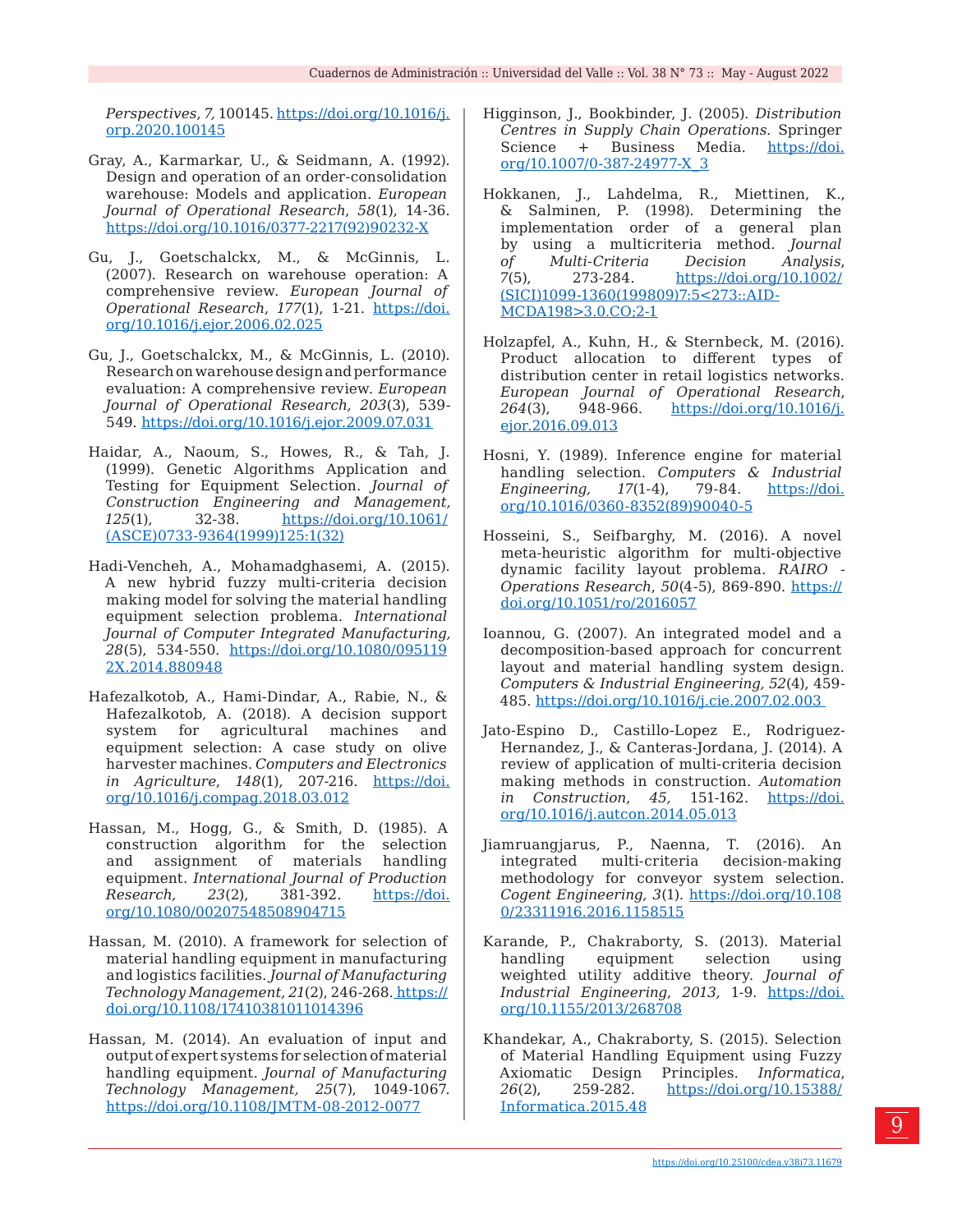- Keeney, R., Raiffa, H. (1976). *Decisions with Multiple Objectives: Preferences and Value Tradeoffs.* Wiley. [https://doi.org/10.1017/](https://doi.org/10.1017/CBO9781139174084) [CBO9781139174084](https://doi.org/10.1017/CBO9781139174084)
- Kildienė, S., Zavadskas, E., & Tamošaitienė, J. (2014). Complex assessment model for advanced technology deployment. *Journal of Civil Engineering and Management*, *20*(2), 280- 290. [https://doi.org/10.3846/13923730.2014.90](https://doi.org/10.3846/13923730.2014.904813) [4813](https://doi.org/10.3846/13923730.2014.904813)
- Komljenovic, D., Kecojevic, V. (2009). A Multiattribute selection method for materials handling equipment. *International Journal of Industrial and Systems Engineering*, *4*(2), 151- 173. [https://www.inderscienceonline.com/doi/](https://www.inderscienceonline.com/doi/abs/10.1504/IJISE.2009.02237) [abs/10.1504/IJISE.2009.02237](https://www.inderscienceonline.com/doi/abs/10.1504/IJISE.2009.02237)
- Kulak, O. (2005). A decision support system for fuzzy multi-attribute selection of material handling equipments. *Expert Systems with Applications*, *29*(2), 310-319. [https://doi.](https://doi.org/10.1016/j.eswa.2005.04.004) [org/10.1016/j.eswa.2005.04.004](https://doi.org/10.1016/j.eswa.2005.04.004)
- Lahdelma, R., Salminen, P. (2001). SMAA- 2: Stochastic Multicriteria Acceptability Analysis for group decision making. *Operations Research*, *49*(3), 444-454. [https://doi.org/10.1287/](https://doi.org/10.1287/opre.49.3.444.11220) [opre.49.3.444.11220](https://doi.org/10.1287/opre.49.3.444.11220)
- Lahdelma, R., Miettinen, K., & Salminen, P. (2003). Ordinal criteria in Stochastic multicriteria acceptability análisis. *European Journal of Operational Research*, *147*(1), 117-127. [https://](https://doi.org/10.1016/S0377-2217(02)00267-9) [doi.org/10.1016/S0377-2217\(02\)00267-9](https://doi.org/10.1016/S0377-2217(02)00267-9)
- Lahdelma, R., Salminen, P., & Hokkanen, J. (2002). Locating a waste treatment facility by using stochastic multicriteria acceptability analysis with ordinal criterio. *European Journal of Operational Research*, *142*(2), 345-356. [https://](https://doi.org/10.1016/S0377-2217(01)00303-4) [doi.org/10.1016/S0377-2217\(01\)00303-4](https://doi.org/10.1016/S0377-2217(01)00303-4)
- Lashkari, R., Boparai, R., & Paulo, J. (2004). Towards an integrated model of operation allocation and material handling selection in cellular manufacturing systems. *International Journal of Production Economics, 87,* (2), 115-139. [https://doi.org/10.1016/S0925-5273\(03\)00097-5](https://doi.org/10.1016/S0925-5273(03)00097-5)
- Lashgari, A., Yazdani–Chamzini, A., Fouladgar, M., Zavadskas, E., Shafiee, S., & Abbate, N. (2012). Equipment Selection Using Fuzzy Multi Criteria Decision Making Model: Key Study of Gole Gohar Iron Mine. *Inzinerine Ekonomika-Engineering Economics*, *23*(2), 125-136. [https://](https://doi.org/10.5755/j01.ee.23.2.1544) [doi.org/10.5755/j01.ee.23.2.1544](https://doi.org/10.5755/j01.ee.23.2.1544)
- Lin, C., Wang, W., & Yu, W. (2008). Improving AHP for construction with an adaptive AHP approach (A3). *Automation in Construction*, *17*(2), 180-187. <https://doi.org/10.1016/j.autcon.2007.03.004>
- Luong, L. (1998). A decision support system for the selection of computer-integrated manufacturing technologies. *Robotics and Computer-Integrated Manufacturing, 14*(1), 45-53. [https://](https://doi.org/10.1016/S0736-5845(97)00026-4) [doi.org/10.1016/S0736-5845\(97\)00026-4](https://doi.org/10.1016/S0736-5845(97)00026-4)
- Manzini, R. (2012). *Warehousing in the Global Supply Chain*. Springer- Verlag. [https://link.](https://link.springer.com/book/10.1007/978-1-4471-2274-6) [springer.com/book/10.1007/978-1-4471-2274-6](https://link.springer.com/book/10.1007/978-1-4471-2274-6)
- Mathew, M., Chakrabortty, R. K., & Ryan, M. J. (2020). A novel approach integrating AHP and TOPSIS under spherical fuzzy sets for advanced manufacturing system selection. *Engineering Applications of Artificial Intelligence*, *96,* 103988. <https://doi.org/10.1016/j.engappai.2020.103988>
- Matson, J., Mellichamph, J., & Swaminathan, S. (1992). EXCITE: Expert consultant for in-plant transportation equipment. *International Journal of Production Research, 30*(8), 1969-1983. <https://doi.org/10.1080/00207549208948133>
- Mirhosseyni, H., Webb, P. (2009). A Hybrid Fuzzy Knowledge-Based Expert System and Genetic Algorithm for efficient selection and assignment of Material Handling Equipment. *Expert Systems with Applications*, *36*(9), 11875-11887. <https://doi.org/10.1016/j.eswa.2009.04.014>
- Momani, A., Ahmed, A. (2011). Material Handling Equipment Selection using hybrid Monte Carlo simulation and Analytic Hierarchy Process. *World Academy of Science, Engineering and Technology International Journal of Mechanical, Aerospace, Industrial, Mechatronic and Manufacturing Engineering, 5*(11), 2177-2182. https://doi.org/10.5281/zenodo.1085141
- Mousavi, S., Vahdani, B., Tavakkoli-Moghaddam, R., & Tajik, N. (2014). Soft computing based on a fuzzy grey group compromise solution approach with an application to the selection problem of material handling equipment. *International Journal of Computer Integrated Manufacturing*, *27*(6), 547-569. [https://doi.org/1](https://doi.org/10.1080/0951192X.2013.834460) [0.1080/0951192X.2013.834460](https://doi.org/10.1080/0951192X.2013.834460)
- Muther, R. (1981). *Distribución en Planta, ordenación racional de los elementos de producción industrial* (4th ed.), Hispano Europea S.A. [https://www.iberlibro.com/](https://www.iberlibro.com/Distribución-planta-Ordenación-racional-elementos-producción/20328534437/bd) [Distribución-planta-Ordenación-racional](https://www.iberlibro.com/Distribución-planta-Ordenación-racional-elementos-producción/20328534437/bd)[elementos-producción/20328534437/](https://www.iberlibro.com/Distribución-planta-Ordenación-racional-elementos-producción/20328534437/bd) [bd](https://www.iberlibro.com/Distribución-planta-Ordenación-racional-elementos-producción/20328534437/bd)
- Okul, D., Gencer, C., & Aydogan, E. (2014). A Method Based on SMAA-Topsis for Stochastic Multi-Criteria Decision Making and a Real-World Application. *International Journal of Information Technology & Decision Making*, *13*(5), 957-978. [https://doi.org/10.1142/](https://doi.org/10.1142/S0219622014500175) [S0219622014500175](https://doi.org/10.1142/S0219622014500175)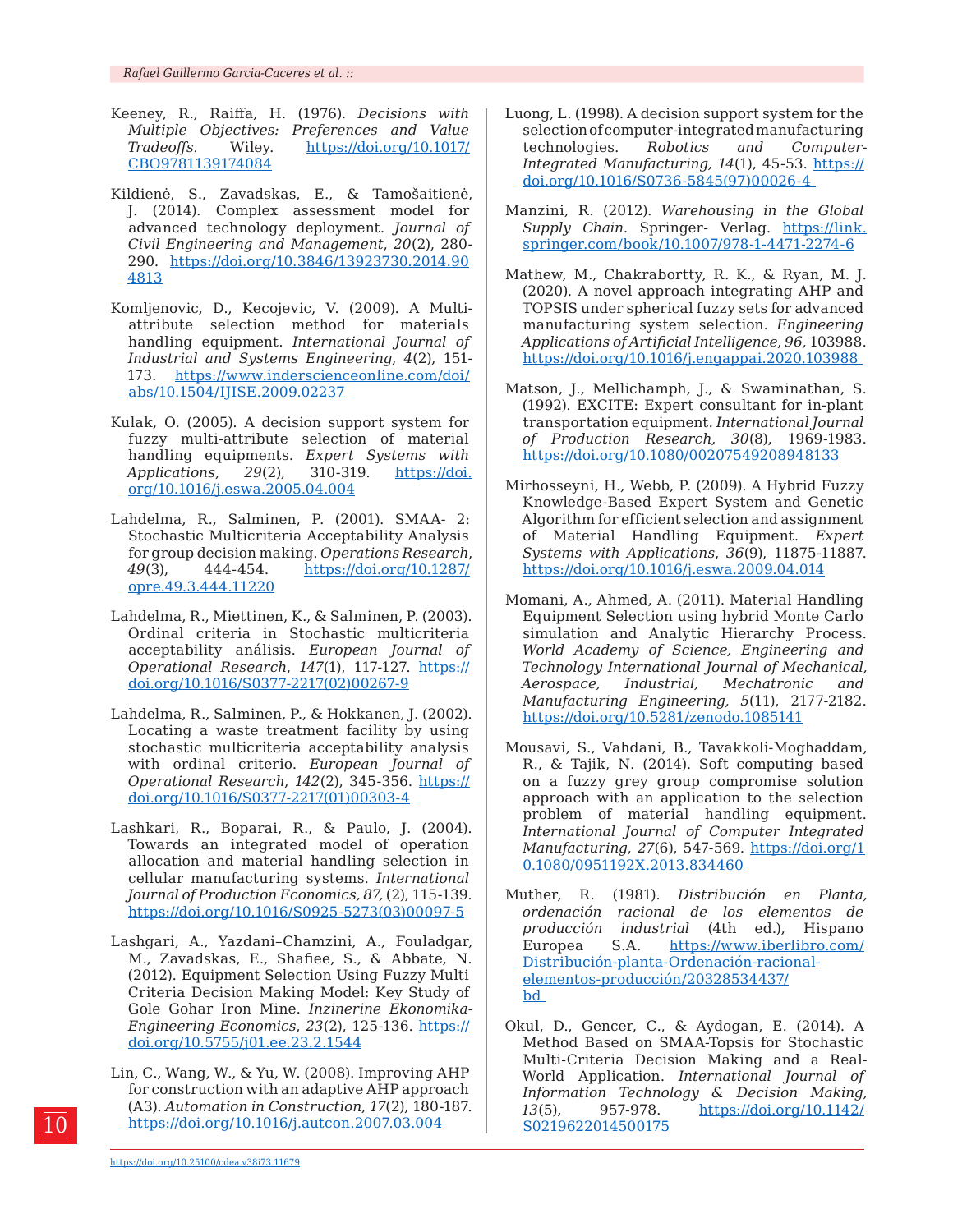- Onut, S., Kara, S., & Mert, S. (2009). Selecting the suitable material handling equipment in the presence of vagueness. *The International Journal of Advanced Manufacturing Technology*, *44,* 818- 828. <https://doi.org/10.1007/s00170-008-1897-3>
- Pamučar, D., Ćirović, G. (2015). The selection of transport and handling resources in logistics centers using Multi-Attributive Border Approximation area Comparison (MABAC). *Expert Systems with Applications*, *42*(6), 3016- 3028.<https://doi.org/10.1016/j.eswa.2014.11.057>
- Park, Y. (1996). ICMESE: Intelligent Consultant System for Material Handling Equipment<br>Selection and Evaluation. Journal of Selection and Evaluation. *Journal of Manufacturing Systems*, *15*(5), 325-333. [https://](https://doi.org/10.1016/0278-6125(96)84195-1) [doi.org/10.1016/0278-6125\(96\)84195-1](https://doi.org/10.1016/0278-6125(96)84195-1)
- Patel, S., Chourasiya, R., & Dixit, V. (2016). Material Handling Equipment Selection for a Galvanizing Steel Industry using Combined AHP-GRA Mode. *International Journal of Scientific Research in Science, Engineering and Technology*, *2*(2), 228-238. https://ijsrset.com/ IJSRSET162272
- Prasad, K., Zavadskas, E., & Chakraborty, S. (2015). A software prototype for material handling equipment selection for construction sites. *Automation in Construction*, *57,* 120-131. <https://doi.org/10.1016/j.autcon.2015.06.001>
- Raman, D., Nagalingam, S., Gurd, B., & Lin, G. (2009). Quantity of Material Handling Equipment – A Queuing Theory based Approach. *Robotics and Computers – Integrating Manufacturing, 25*(2), 348-357. [https://doi.](https://doi.org/10.1016/j.rcim.2008.01.004) [org/10.1016/j.rcim.2008.01.004](https://doi.org/10.1016/j.rcim.2008.01.004)
- Riopel, D., Langevin, A., & Campbell, J. (2005). *The Network of Logistics Decisions*. Springer Science + Business Media. [https://doi.](https://doi.org/10.1007/0-387-24977-X_1) [org/10.1007/0-387-24977-X\\_1](https://doi.org/10.1007/0-387-24977-X_1)
- Rouwenhorst, B., Reuter, B., Stockrahm, V., Van Houtum, G., Mantel R., & Zijm, W. (2000). Warehouse design and control: Framework and literature review. *European Journal of Operational Research*, *122*(3), 515-533. [https://](https://doi.org/10.1016/S0377-2217(99)00020-X) [doi.org/10.1016/S0377-2217\(99\)00020-X](https://doi.org/10.1016/S0377-2217(99)00020-X)
- Roy, B. (1996). *Multicriteria Methodology for Decision Analysis*. Kluwer Academic Publishers. [https://link.springer.com/](https://link.springer.com/book/10.1007/978-1-4757-2500-1) [book/10.1007/978-1-4757-2500-1](https://link.springer.com/book/10.1007/978-1-4757-2500-1)
- Rudenko, N. (1971). *Materials Handling Equipment.* Peace Publishers. [https://books.google.com.co/](https://books.google.com.co/books/about/Materials_Handling_Equipment.html?id=E4JptgAACAAJ&redir_esc=y) [books/about/Materials\\_Handling\\_Equipment.](https://books.google.com.co/books/about/Materials_Handling_Equipment.html?id=E4JptgAACAAJ&redir_esc=y) [html?id=E4JptgAACAAJ&redir\\_esc=y](https://books.google.com.co/books/about/Materials_Handling_Equipment.html?id=E4JptgAACAAJ&redir_esc=y)
- Rushton, A., Croucher, P., & Baker, P. (2006). *The Handbook of Logistics and Distribution Management* (3rd ed.). Kogan Page. [https://](https://industri.fatek.unpatti.ac.id/wp-content/uploads/2019/03/149-The-Handbook-of-Logistics-and-Distribution-Management-Understanding-the-Supply-Chain-Alan-Rushton-Phil-Croucher-Peter-Baker-Edisi-1-2014.pdf) [industri.fatek.unpatti.ac.id/wp-content/](https://industri.fatek.unpatti.ac.id/wp-content/uploads/2019/03/149-The-Handbook-of-Logistics-and-Distribution-Management-Understanding-the-Supply-Chain-Alan-Rushton-Phil-Croucher-Peter-Baker-Edisi-1-2014.pdf) [uploads/2019/03/149-The-Handbook-of-](https://industri.fatek.unpatti.ac.id/wp-content/uploads/2019/03/149-The-Handbook-of-Logistics-and-Distribution-Management-Understanding-the-Supply-Chain-Alan-Rushton-Phil-Croucher-Peter-Baker-Edisi-1-2014.pdf)[Logistics-and-Distribution-Management-](https://industri.fatek.unpatti.ac.id/wp-content/uploads/2019/03/149-The-Handbook-of-Logistics-and-Distribution-Management-Understanding-the-Supply-Chain-Alan-Rushton-Phil-Croucher-Peter-Baker-Edisi-1-2014.pdf)[Understanding-the-Supply-Chain-Alan-](https://industri.fatek.unpatti.ac.id/wp-content/uploads/2019/03/149-The-Handbook-of-Logistics-and-Distribution-Management-Understanding-the-Supply-Chain-Alan-Rushton-Phil-Croucher-Peter-Baker-Edisi-1-2014.pdf)[Rushton-Phil-Croucher-Peter-Baker-Edisi-1-](https://industri.fatek.unpatti.ac.id/wp-content/uploads/2019/03/149-The-Handbook-of-Logistics-and-Distribution-Management-Understanding-the-Supply-Chain-Alan-Rushton-Phil-Croucher-Peter-Baker-Edisi-1-2014.pdf) [2014.pdf](https://industri.fatek.unpatti.ac.id/wp-content/uploads/2019/03/149-The-Handbook-of-Logistics-and-Distribution-Management-Understanding-the-Supply-Chain-Alan-Rushton-Phil-Croucher-Peter-Baker-Edisi-1-2014.pdf)
- Santelices, G., Pascual, R., Lüer-Villagra, A., Mac-Cawley, A., & Galar, D. (2015). Integrating mining loading and hauling equipment selection and replacement decisions using stochastic linear programming. *International Journal of Mining, Reclamation and Environment, 31*(1), 52-65. [https://doi.org/10.1080/17480930.2015.1](https://doi.org/10.1080/17480930.2015.1115589) [115589](https://doi.org/10.1080/17480930.2015.1115589)
- Saputro, T., Masudin, I., & Rouyendegh, B. (2015). A literature review on MHE selection problem: levels, contexts, and approaches. *International Journal of Production Research, 53*(17), 5139- 5152. [https://doi.org/10.1080/00207543.2015.10](https://doi.org/10.1080/00207543.2015.1005254) [05254](https://doi.org/10.1080/00207543.2015.1005254)
- Saputro, T., Erdebilli, B. (2016). A hybrid approach for selecting material handling equipment in a warehouse. *International Journal of Management Science and Engineering Management*, *11*(1), 34-48. [https://doi.org/10.1080/17509653.2015.1](https://doi.org/10.1080/17509653.2015.1042535) [042535](https://doi.org/10.1080/17509653.2015.1042535)
- Sawant, V., Mohite, S. (2013). A composite weight based multiple attribute decision support system for the selection of automated guided vehicles. *International Journal of Computer Applications*, *70*(19), 8-16. [https://citeseerx.ist.psu.edu/viewdoc/](https://citeseerx.ist.psu.edu/viewdoc/download?doi=10.1.1.403.341&rep=rep1&type=pdf) [oad?doi=10.1.1.403.341&rep=rep1&type=pdf](https://citeseerx.ist.psu.edu/viewdoc/download?doi=10.1.1.403.341&rep=rep1&type=pdf)
- Shapira, A., Goldenberg, M. (2005). AHP-Based Equipment Selection Model for Construction Projects. *Journal of Construction Engineering and Management*, *131*(12), 1263-1273. [https://doi.org/10.1061/](https://doi.org/10.1061/(ASCE)0733-9364(2005)131:12(1263)) [\(ASCE\)0733-9364\(2005\)131:12\(1263\)](https://doi.org/10.1061/(ASCE)0733-9364(2005)131:12(1263))
- Skibniewski, M., Chao, L. (1992). Evaluation of advanced construction technology with AHP method. *Journal of Construction Engineering and Management, 118*(3), 577-593. [https://doi.](https://doi.org/10.1061/(ASCE)0733-9364(1992)118:3(577)) [org/10.1061/\(ASCE\)0733-9364\(1992\)118:3\(577\)](https://doi.org/10.1061/(ASCE)0733-9364(1992)118:3(577))
- Sujono, S., Lashkari, R. (2007). A multi-objective model of operation allocation and material handling system selection in FMS design. *International Journal of Production Economics, 105*(1), 116-133. [https://doi.org/10.1016/j.](https://doi.org/10.1016/j.ijpe.2005.07.007) [ijpe.2005.07.007](https://doi.org/10.1016/j.ijpe.2005.07.007)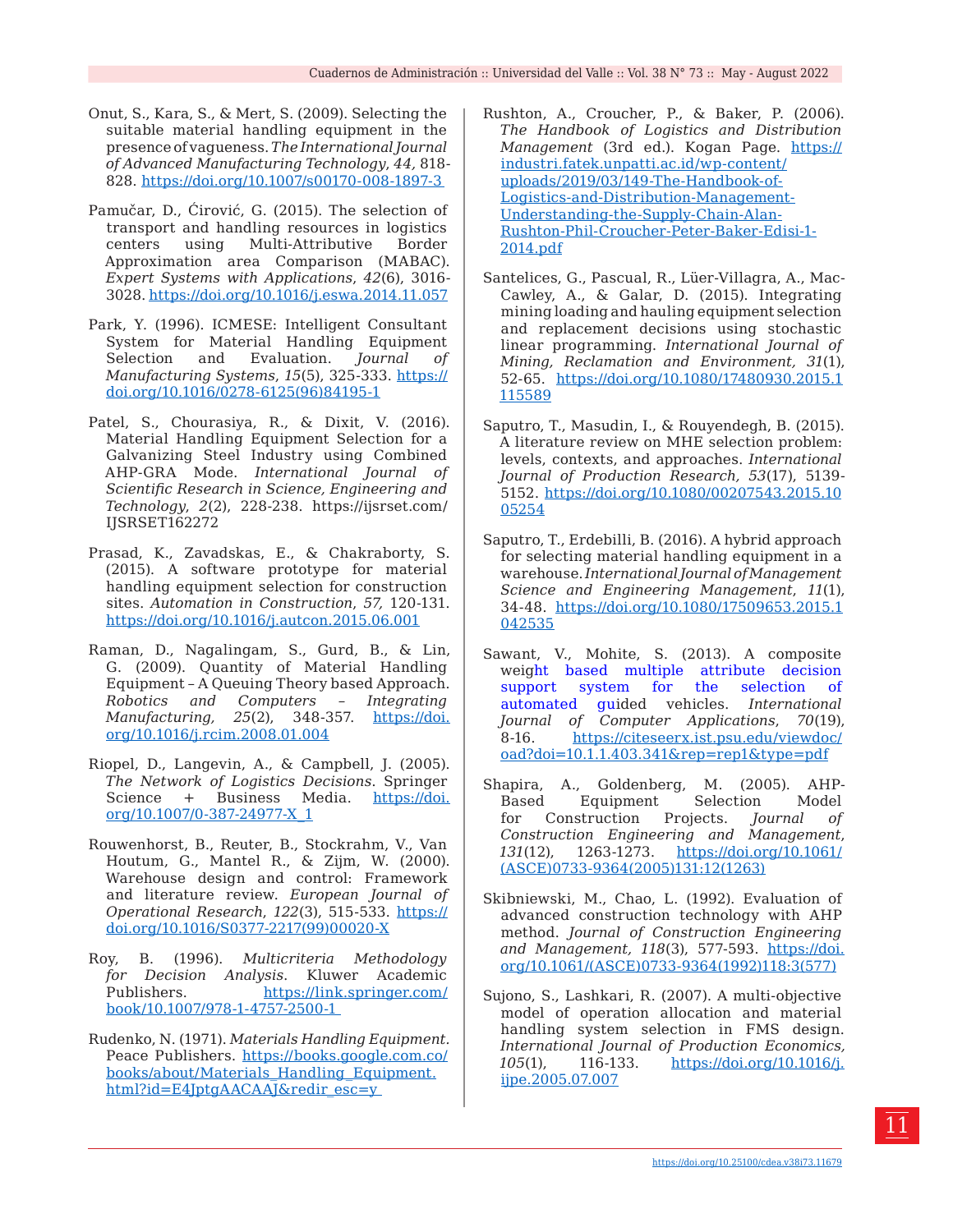- Sule, D. (2001). *Instalaciones de Manufactura, Ubicación, Planeación y Diseño*. Thomson Learning. [https://books.google.com.co/](https://books.google.com.co/books/about/Instalaciones_de_manufactura.html?id=NXCsAAAACAAJ) [books/about/Instalaciones\\_de\\_manufactura.](https://books.google.com.co/books/about/Instalaciones_de_manufactura.html?id=NXCsAAAACAAJ) [html?id=NXCsAAAACAAJ](https://books.google.com.co/books/about/Instalaciones_de_manufactura.html?id=NXCsAAAACAAJ)
- Tervonen, T., Lahdelma, R. (2007). Implementing Stochastic Multicriteria Acceptability Analysis. *European Journal of Operational Research*, *178*(2), 500-513. [https://doi.org/10.1016/j.](https://doi.org/10.1016/j.ejor.2005.12.037) [ejor.2005.12.037](https://doi.org/10.1016/j.ejor.2005.12.037)
- Tervonen, T., Figueira, J., Lahdelma, R., Almeida-Dias, J., & Salminen, P. (2009). A stochastic method for robustness analysis in sorting problems. *European Journal of Operational Research*, *192*(1), 236-242. [https://doi.](https://doi.org/10.1016/j.ejor.2007.09.008) [org/10.1016/j.ejor.2007.09.008](https://doi.org/10.1016/j.ejor.2007.09.008)
- Tompkins, J., White, J., Bozer, Y., & Tanchoco, J. (2010). *Facilities Planning*. John Wiley & Sons Inc. [https://books.google.com.](https://books.google.com.co/books/about/Facilities_Planning.html?hl=es&id=-xBIq6Qm2SQC&redir_esc=y) [co/books/about/Facilities\\_Planning.](https://books.google.com.co/books/about/Facilities_Planning.html?hl=es&id=-xBIq6Qm2SQC&redir_esc=y) [html?hl=es&id=-xBIq6Qm2SQC&redir\\_esc=y](https://books.google.com.co/books/about/Facilities_Planning.html?hl=es&id=-xBIq6Qm2SQC&redir_esc=y)
- Tejesh, B., Neeraja, S. (2018). Warehouse inventory management system using IoT and open source framework. *Alexandria Engineering Journal*, *57*(4), 3817-3823. [https://doi.org/10.1016/j.](https://doi.org/10.1016/j.aej.2018.02.003) [aej.2018.02.003.](https://doi.org/10.1016/j.aej.2018.02.003)
- Temiz, I., Calis, G. (2017). Selection of Construction Equipment by using Multi-criteria Decision Making Methods. *Procedia Engineering*, *196,* 286-293. [https://doi.org/10.1016/j.](https://doi.org/10.1016/j.proeng.2017.07.201) [proeng.2017.07.201](https://doi.org/10.1016/j.proeng.2017.07.201)
- Tom, D., Paul, M., Oliver, O., & Jan, K. (2020). Manufacturing System Optimization with Lean Methods, Manufacturing Process Objectives and Fuzzy Logic Controller Design. *Procedia CIRP*, 93, 658-663. [https://doi.org/10.1016/j.](https://doi.org/10.1016/j.procir.2020.04.145) [procir.2020.04.145](https://doi.org/10.1016/j.procir.2020.04.145)
- Tuzkaya, G., Gülsün, B., Kahraman, C., & Özgen, D. (2010). An integrated fuzzy multi-criteria decision making methodology for material handling equipment selection problem and an application. *Expert Systems with Applications*, *37*(4), 2853-2863. [https://doi.org/10.1016/j.](https://doi.org/10.1016/j.eswa.2009.09.004) [eswa.2009.09.004](https://doi.org/10.1016/j.eswa.2009.09.004)
- Ulubeyli, S., Kazaz, A. (2009). A multiple criteria decision‐making approach to the selection of concrete pumps. *Journal of Civil Engineering and Management*, *15*(4), 369-376. [https://doi.](https://doi.org/10.3846/1392-3730.2009.15.369-376) [org/10.3846/1392-3730.2009.15.369-376](https://doi.org/10.3846/1392-3730.2009.15.369-376)
- Valli, P., Jeyasehar, C. (2012). Genetic Algorithm based Equipment Selection Method for Construction Project using Matlab Tool. *International Journal of Optimization in Civil*

*Engineering, 2*(2), 235-246. http://pga.iust.ac.ir/ ijoce/article-1-89-fa.pdf

- Van Den Berg, J., Zijm, W. (1999). Models for warehouse management: Classification and examples. *International Journal of Production Economics*, *59*(1-3), 519-528. [https://doi.](https://doi.org/10.1016/S0925-5273(98)00114-5) [org/10.1016/S0925-5273\(98\)00114-5](https://doi.org/10.1016/S0925-5273(98)00114-5)
- Varun, S., Harshita, R., Pramod, S., & Nagaraju, D. (7-9 July 2016). *Evaluation and selection of material handling equipment in iron and steel industry using analytic hierarchy process. Frontiers in Automobile and Mechanical Engineering*, IOP Conf. Series: Materials Science and Engineering (vol. 197), Sathyabama University, Chennai, India. [https://](https://doi.org/10.1088/1757-899X/197/1/012060) [doi.org/10.1088/1757-899X/197/1/012060](https://doi.org/10.1088/1757-899X/197/1/012060)
- Velury, J., Kennedy, W. (1992). A systematic procedure for the selection of bulk material handling equipment. *International Journal of Production Economics, 27*(3), 233-240. [https://](https://doi.org/10.1016/0925-5273(92)90097-Q) [doi.org/10.1016/0925-5273\(92\)90097-Q](https://doi.org/10.1016/0925-5273(92)90097-Q)
- Welgama, P., Gibson, P. (1995). A hybrid knowledge based/optimization System for automated selection of Materials handling system. *Computers& Industrial Engineering*, *28*(2), 205-217. [https://doi.](https://doi.org/10.1016/0360-8352(94)00200-7) [org/10.1016/0360-8352\(94\)00200-7](https://doi.org/10.1016/0360-8352(94)00200-7)
- Welgama, P., Gibson, P. (1996). An integrated methodology for automating the determination of layout and materials handling system. *International Journal of Production Research, 34*(8), 2247-2264. [https://doi.](https://doi.org/10.1080/00207549608905023) [org/10.1080/00207549608905023](https://doi.org/10.1080/00207549608905023)
- West, T., Amundsoma, A., & Randhawaa, S. (1993). Evaluation of alternative materials handling systems. *Computers & Industrial*<br> *Engineering, 25*(1-4), 187-190. https://doi. *Engineering, 25*(1-4), 187-190. [org/10.1016/0360-8352\(93\)90252-S](https://doi.org/10.1016/0360-8352(93)90252-S)
- Xiao, Y., Watson, M. (2019). Guidance on Conductiong a Systematic Literature Review. *Journal of Planning Education and Research*, *39*(1), 93-112. <https://doi.org/10.1177/0739456X17723971>
- Xu, X. (2001). The SIR method: A superiority and inferiority ranking method for multiple criteria decision making. *European Journal of Operational Research, 131*(3), 587-602. [https://](https://doi.org/10.1016/S0377-2217(00)00101-6) [doi.org/10.1016/S0377-2217\(00\)00101-6](https://doi.org/10.1016/S0377-2217(00)00101-6)
- Yazdani-Chamzini, A. (2014). An integrated fuzzy multi-criteria group decision-making model for handling equipment selection. *Journal of Civil Engineering and Management, 20*(5), 660-673. <https://doi.org/10.3846/13923730.2013.802714>